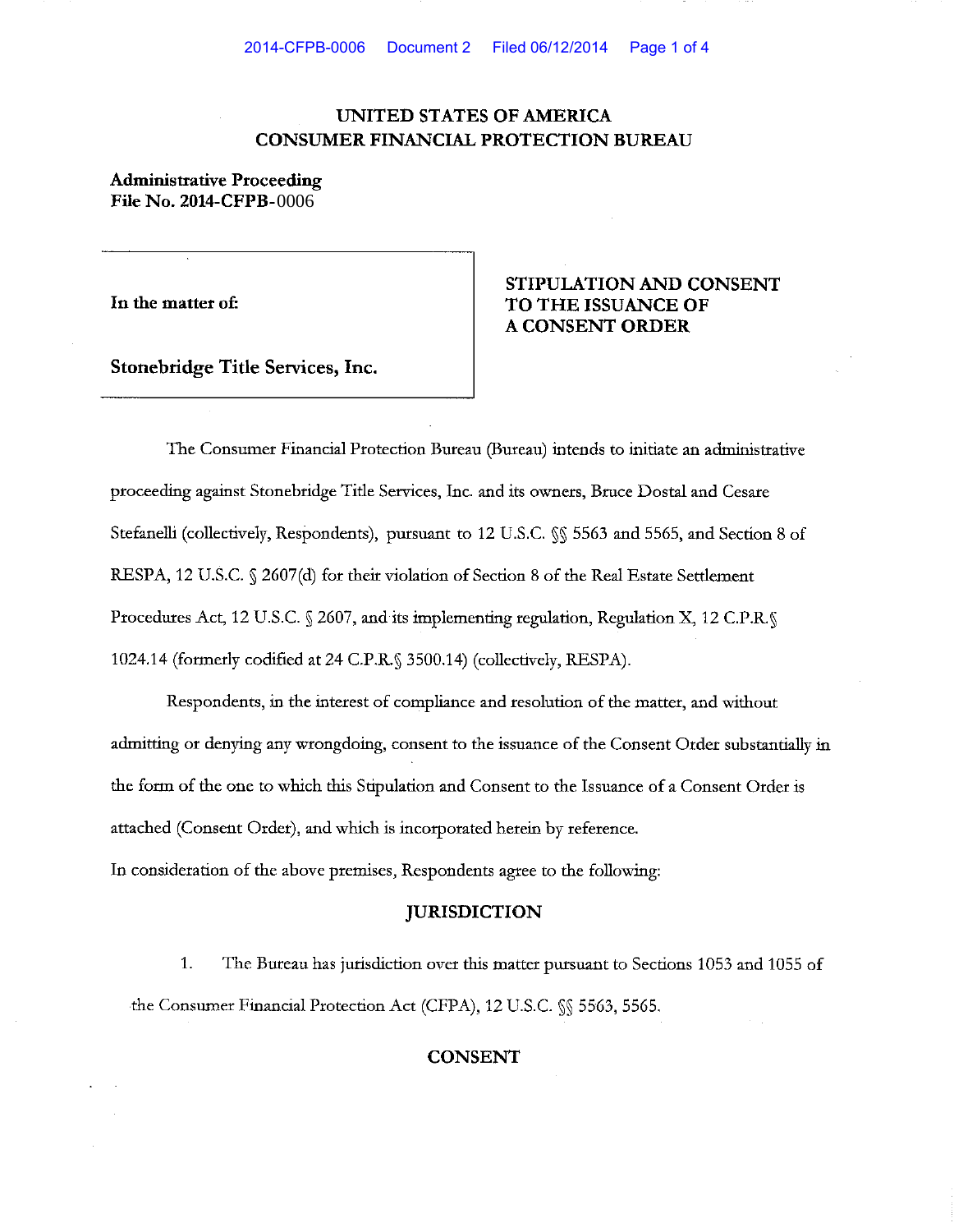### 2014-CFPB-0006 Document 2 Filed 06/12/2014 Page 2 of 4

2. Respondents agree to the issuance of the Consent Order, without admitting or denying any of the findings of fact or conclusions of law, except that Respondents admit the facts necessary to establish the Bureau's jurisdiction over Respondents and the subject matter of this **action.** 

3. Respondents agree that the Consent Order shall be deemed an "order issued with the consent of the person concerned" under 12 U.S.C. § 5563(b)(4), and agree that the Consent Order shall become a final order, effective upon issuance, and shall be fully enforceable by the Bureau under the CFPA, 12 U.S.C.  $\S$  5563(d)(1) and 5565.

4. Respondents enter into this Stipulation and Consent to the Issuance of a Consent Order voluntarily.

5. The Consent Order resolves only the violations asserted against the Respondents in this administrative proceeding. Respondents acknowledge that no promise or representation has been made by the Bureau or employee, agent, or representative of the Bureau, with regard to any criminal liability or civil liability outside of this action that may have arisen or may arise from the facts underlying this action or immunity from any such criminal liability.

6. Respondents agree that the facts set forth in Section IV of the Consent Order shall be taken as true and be given collateral estoppel effect, without further proof, in any proceeding before the Bureau based on the entry of the Consent Order, or in any subsequent civil litigation by the Bureau to enforce the Consent Order or its rights to any payment or monetary judgment under the Consent Order, such as a non-dischargeability complaint in any bankruptcy case.

7. The terms and provisions of this Stipulation and the Order shall be binding upon, and inure to the benefit of, the parties hereto and their successors-in-interest. Nothing in this Stipulation or the Consent Order, expressly or impliedly, shall give to any person or entity, other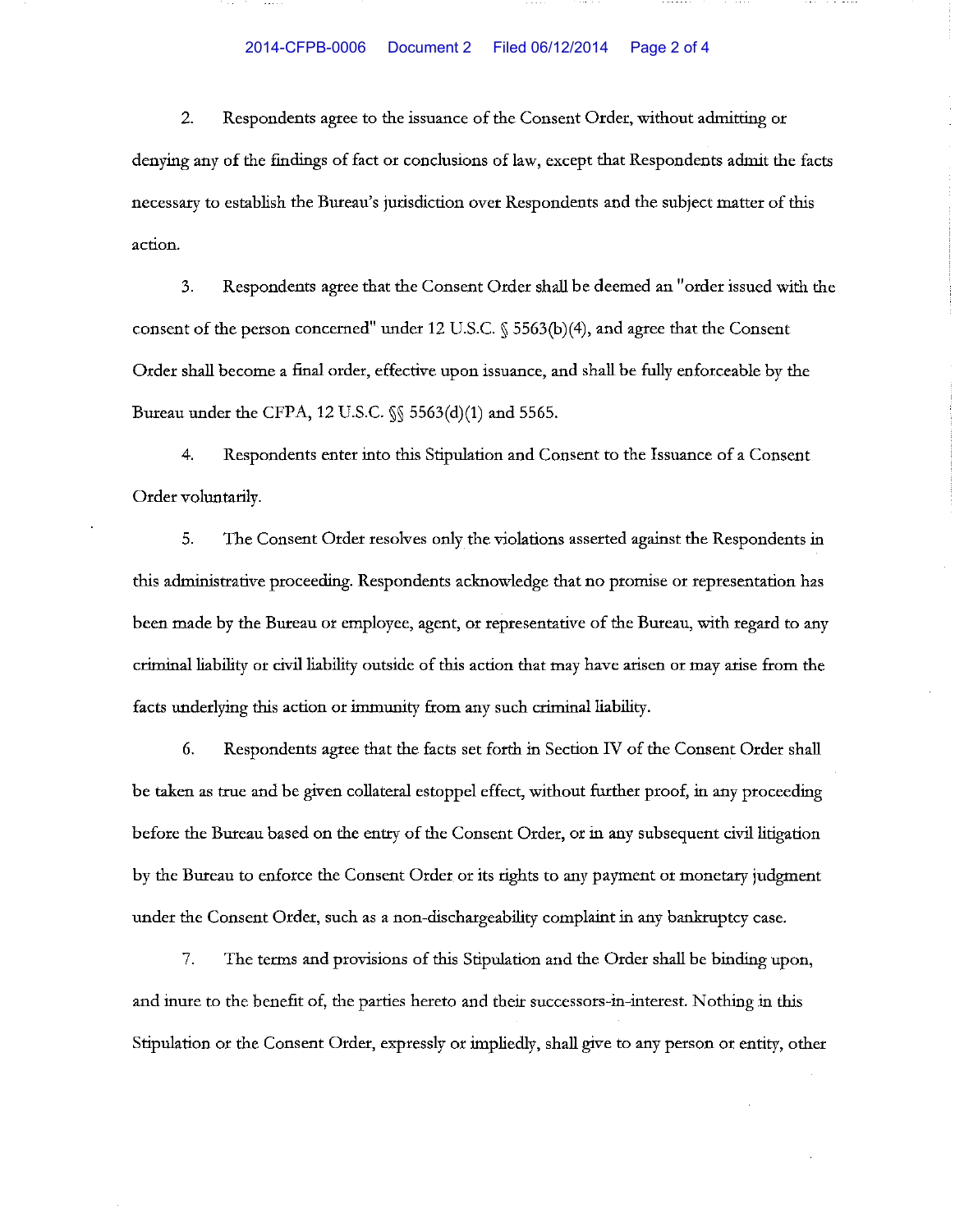than the parties hereto, and their successors hereunder, any benefit or any legal or equitable right, remedy, or claim under this Stipulation or the Consent Order.

8. Respondents agree that the Bureau may present the Consent Order to the Bureau Director for signature and entry without further notice.

### **WAIVERS**

- 9. Respondents, by consenting to this Stipulation, hereby waive:
	- a. Any right to service of the Consent Order, and agrees that issuance of the Consent Order will constitute notice to the Respondents of its terms and conditions;
	- b. Any objection to the jurisdiction of the Bureau, including, without liruitation, under section 1053 of the Dodd-Frank Act and any objection based on the relevant statute of liruitations;
	- The rights to all hearings under the statutory provisions under which the proceeding is to be or has been instituted; the filing of proposed findings of fact and conclusions of law; proceedings before, and a recommended decision by, a hearing officer; all post-hearing procedures; and any other procedural right available under 12 U.S.C. § 5563 or 12 CFR Part 1081;
	- d. The right to seek any administrative or judicial review of the Consent Order;
	- e. Any claim for fees, costs or expenses against the Bureau, or any of its agents or employees, and any other governmental entity, related in any way to this enforcement matter or the Consent Order, whether arising under common law or under the terms of any statute, including, but not limited to the Equal Access to Justice Act and the Small Business Regulatory Enforcement Fairness Act of 1996; for these purposes, Respondents agree that Respondents are not the prevailing party in this action because the parties have reached a good faith settlement;